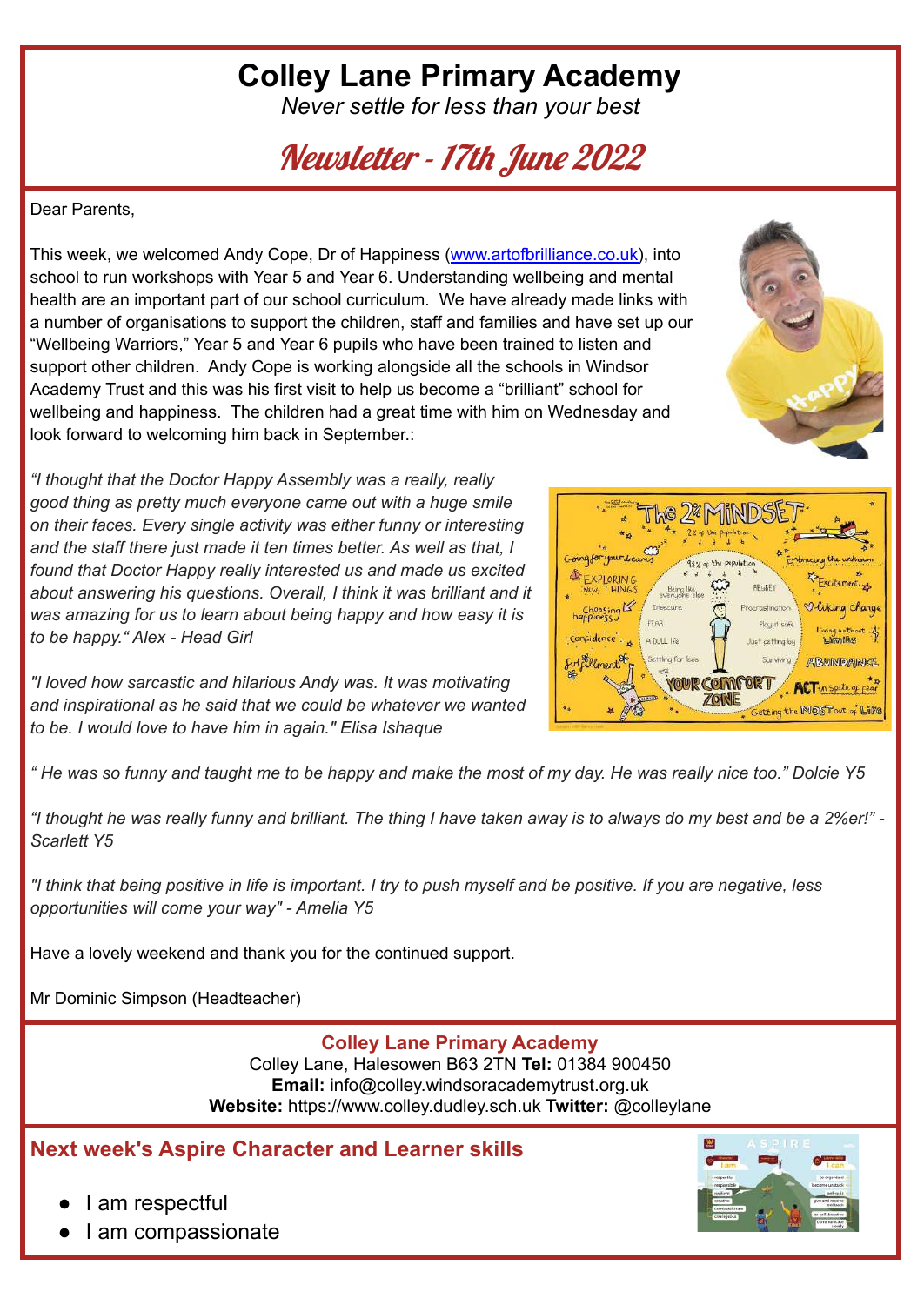| <b>Key Dates</b>                                                                                                                 | <b>Reminders</b>                                                                                                                                                                                                                                                                                                                             |
|----------------------------------------------------------------------------------------------------------------------------------|----------------------------------------------------------------------------------------------------------------------------------------------------------------------------------------------------------------------------------------------------------------------------------------------------------------------------------------------|
| Thursday 23rd June - Dance 'Frozen' Theatre<br>Trip to London<br>Monday 27th June - INSET Day - School Closed                    | School start and finish times<br>Start time - All years - Doors open at 8.40am, school<br>starts at 8.55am<br>Finish time - Reception and KS1 - 3.05pm. All KS2 -<br>3.15pm                                                                                                                                                                  |
| Tuesday 28th June - Year 1 Sycamore<br><b>Adventure Centre Trip</b><br>Friday 1st July - Year 6 Drayton Manor Trip               | <b>School Trips</b><br>If your child has a trip coming up, can you please<br>ensure that you give consent and make any payments<br>on ParentMail before the given deadline.                                                                                                                                                                  |
| Monday 11th July - Year 2 Dudley Zoo Trip<br>Last day Thursday 21st July closing at 1pm<br>Nursery open for morning session only | <b>Breakfast and Afterschool Clubs</b><br>If you need to book your child into the Breakfast or<br>Afterschool Clubs, could we remind parents to book on<br>ParentMail giving 48 hours notice please.                                                                                                                                         |
| Friday 22nd July - Tuesday 6th September -<br><b>Summer Holidays</b><br>Wednesday 7th September - Children return to<br>school   | Uniform<br>Please can all children's uniforms, hats, coats, water<br>bottles and lunch boxes be labelled with their child's full<br>name.                                                                                                                                                                                                    |
|                                                                                                                                  | PE<br>All children are to come into school wearing their PE<br>kits on their PE days.<br>Parking<br>Can we remind you that the car park is for staff only<br>and permit holders. If you need to use the car-park,<br>please see the office for a parking permit. Please do not<br>park in the disabled bays unless you have a blue<br>badge. |

### Iris ParentMail

ParentMail is our main communication platform where you will receive emails from Mr Simpson, the office and teachers keeping you informed of school events, trips and class news. You can also report absences, book and pay for Breakfast and After School Clubs and purchase uniforms.

We encourage all parents to register if you haven't already. For those who haven't and if you have an email address, you will be receiving a verification email soon via your emails. Please follow the link on the email to register. You will get notification when we send out forms for trips, all payments will be via Parentmail. Please contact the school office if you need any assistance.

### General Reminders

School Dinners

Just a reminder that you no longer need to book meals in advance, children can choose what they would like to eat on the day at the counter. Parents will still need to ensure that there is money in their child's ParentMail account but children will indicate they are having a hot dinner on the day in registration. Next week menu will be **Week 3 Menu, please see below:**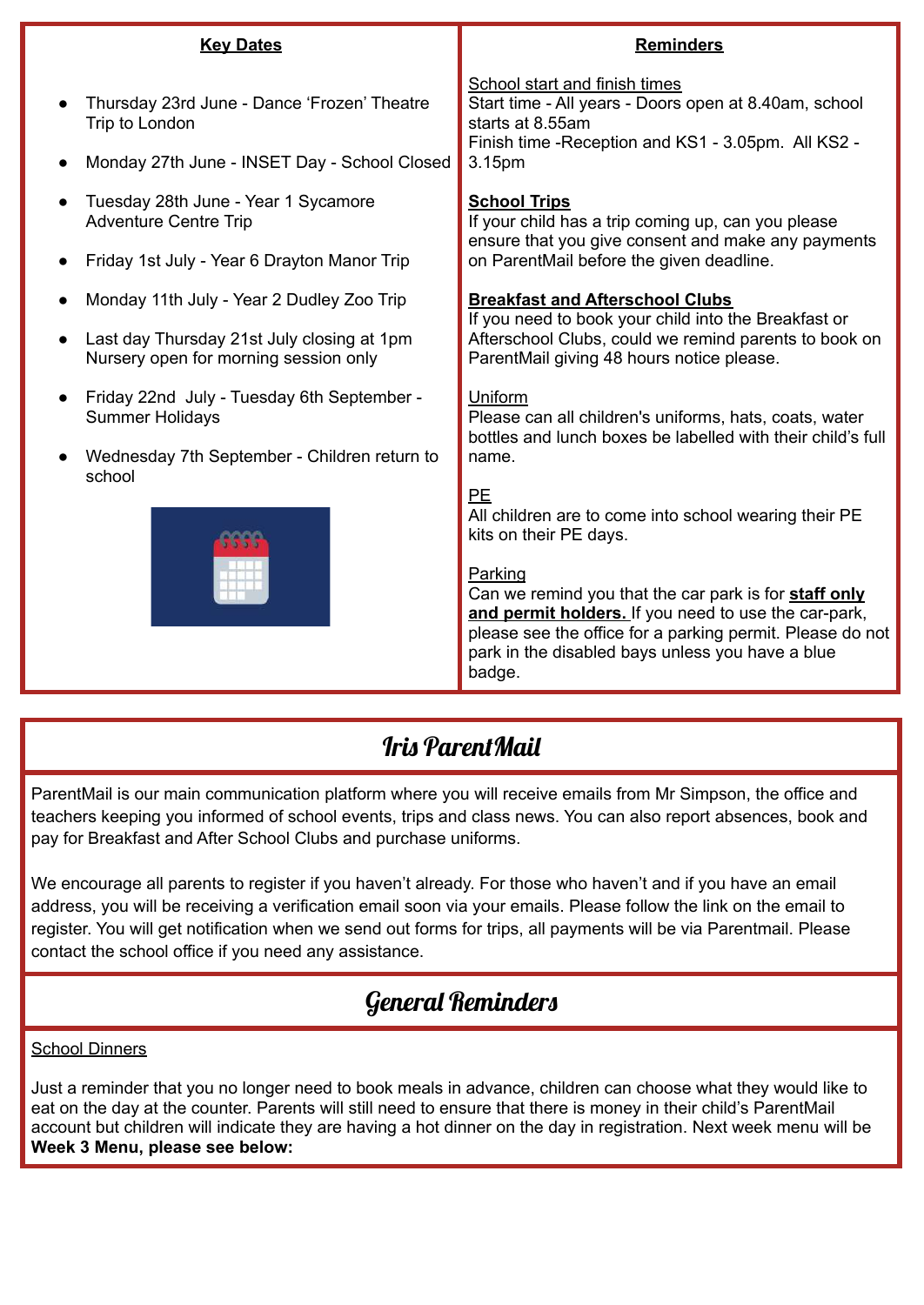|                                   | <b>MONDAY</b>                                                                                  | <b>TUESDAY</b>                                                                         | <b>WEDNESDAY</b>                                                                                                          | <b>THURSDAY</b>                                                                                                                                   | <b>FRIDAY</b>                                                                          |
|-----------------------------------|------------------------------------------------------------------------------------------------|----------------------------------------------------------------------------------------|---------------------------------------------------------------------------------------------------------------------------|---------------------------------------------------------------------------------------------------------------------------------------------------|----------------------------------------------------------------------------------------|
| <b>Hot Main</b><br><b>Dish</b>    | Cheese and Tomato Pizza<br>Cheesy tomato topped pizza<br>slice                                 | Hot Chicken Sandwich<br>With potato wedges                                             | <b>Roast Gammon</b><br>with Roast Potatoes and<br>Gravy<br>Succulent roast Gammon with<br>fluffy roasties and tasty gravy | Beef Meathalls in Tomato<br>Sauce<br>With Pasta                                                                                                   | Golden Fish fingers and Chips<br>Crispy fishfingers and<br>scrummy chips               |
| <b>Alternative</b><br><b>Dish</b> | <b>Veggie Sausage and Mash</b><br>With Gravy 6<br>Fluffy mash with veggie<br>sausage and gravy | Macaroni Cheese                                                                        | Quorn Roast<br>With fluffy roast potatoes                                                                                 | Veggie Lasagne<br>$\mathbf{w}$ $\mathbf{o}$<br>served with a bread wedge<br>Delicious sheets of pasta<br>layered with veggies and<br>tomato sauce | Soft Taco and Chips<br>A soft taco shell filled with a<br>yummy veggie tomato chilli   |
| <b>Salads</b>                     | A Selection of Fresh Salads<br>Including lettuce, cucumber,<br>tomato, grated carrot           | A Selection of Fresh Salads<br>Including lettuce, cucumber,<br>tomato, grated carrot   | A Selection of Fresh Salads<br>Including lettuce, cucumber,<br>tomato, grated carrot                                      | A Selection of Fresh Salads<br>Including lettuce, cucumber,<br>tomato, grated carrot                                                              | A Selection of Fresh Salads<br>including lettuce, cucumber,<br>tomato, grated carrot   |
| <b>Jacket Potato</b>              | Jacket Potato<br>With a choice of fillings                                                     | Jacket Potato<br>With a choice of fillings                                             | Jacket Potato<br>With a choice of fillings                                                                                | Jacket Potato<br>With a choice of fillings                                                                                                        | Jacket Potato<br>With a choice of fillings                                             |
| Pasta                             | <b>Tomato Pasta</b><br>A delicious fresh, homemade<br>tomato sauce with penne<br>pasta         | <b>Tomato Pasta</b><br>A delicious fresh, homemade<br>tomato sauce with penne<br>pasta | <b>Tomato Pasta</b><br>A delicious fresh, homemade<br>tomato sauce with penne<br>pasta                                    | Tomato Pasta<br>A delicious fresh, homemade<br>tomato sauce with penne<br>pasta                                                                   | <b>Tomato Pasta</b><br>A delicious fresh, homemade<br>tomato sauce with penne<br>pasta |
| <b>Vegetables</b>                 | Peas and Carrots                                                                               | Sweetcorn and Broccoli                                                                 | Carrots and Cabbage                                                                                                       | Green Beans and Sweetcorn                                                                                                                         | <b>Baked Beans and Peas</b>                                                            |
| <b>Desserts</b>                   | Oatie Biscuit with Fruit Slices                                                                | Apple and Carrot<br>Yoghurt Muffin                                                     | Strawberry Ice Cream                                                                                                      | Chocolate Sponge Cake                                                                                                                             | Crispy Crackle Bar                                                                     |

The menus rotate on a 3 week cycle and all menus can be found on the website under 'School Life' then 'Essential Information'. You can also pick up a copy from the school office.

#### Asthma

Just a reminder that if your child needs an inhaler in school, please can you come to the office to fill in the relevant paperwork. You will be asked to leave one inhaler in school.

#### Class Dojo

Please sign up to Class Dojo this weekend using the letter provided from school. For more information please see your child's class teacher or the school office.

PE Days

Nursery - Wednesday

Reception - Monday

Year 1 - Wednesday

Year 2 - Thursday

- Year 3 Monday and Tuesday
- Year 4 4R & 4K Monday and Thursday, 4H Wednesday and Thursday

Year 5 - Tuesday and Friday

Year 6 - Wednesday and Friday

#### National Book Tokens Competition

It's time to #rebuildthelibrary. National Book Tokens are giving five schools £1,000 of National Book Tokens each, plus membership to the School Library Association, to help them rebuild their range of books and encourage reading for pleasure now and for generations to come.

Reading for pleasure has been shown time and time again to be the single biggest indicator of a child's future success.

We would like you to enter the competition at [National](https://www.nationalbooktokens.com/schools?utm_source=nbt&utm_medium=email&utm_content=nominate-your-school&utm_campaign=20220607_schools)



Book [Tokens](https://www.nationalbooktokens.com/schools?utm_source=nbt&utm_medium=email&utm_content=nominate-your-school&utm_campaign=20220607_schools) to help Colley Lane to win £1000 in book tokens and also for you to be in with a chance of winning £100 in book tokens for you and your children.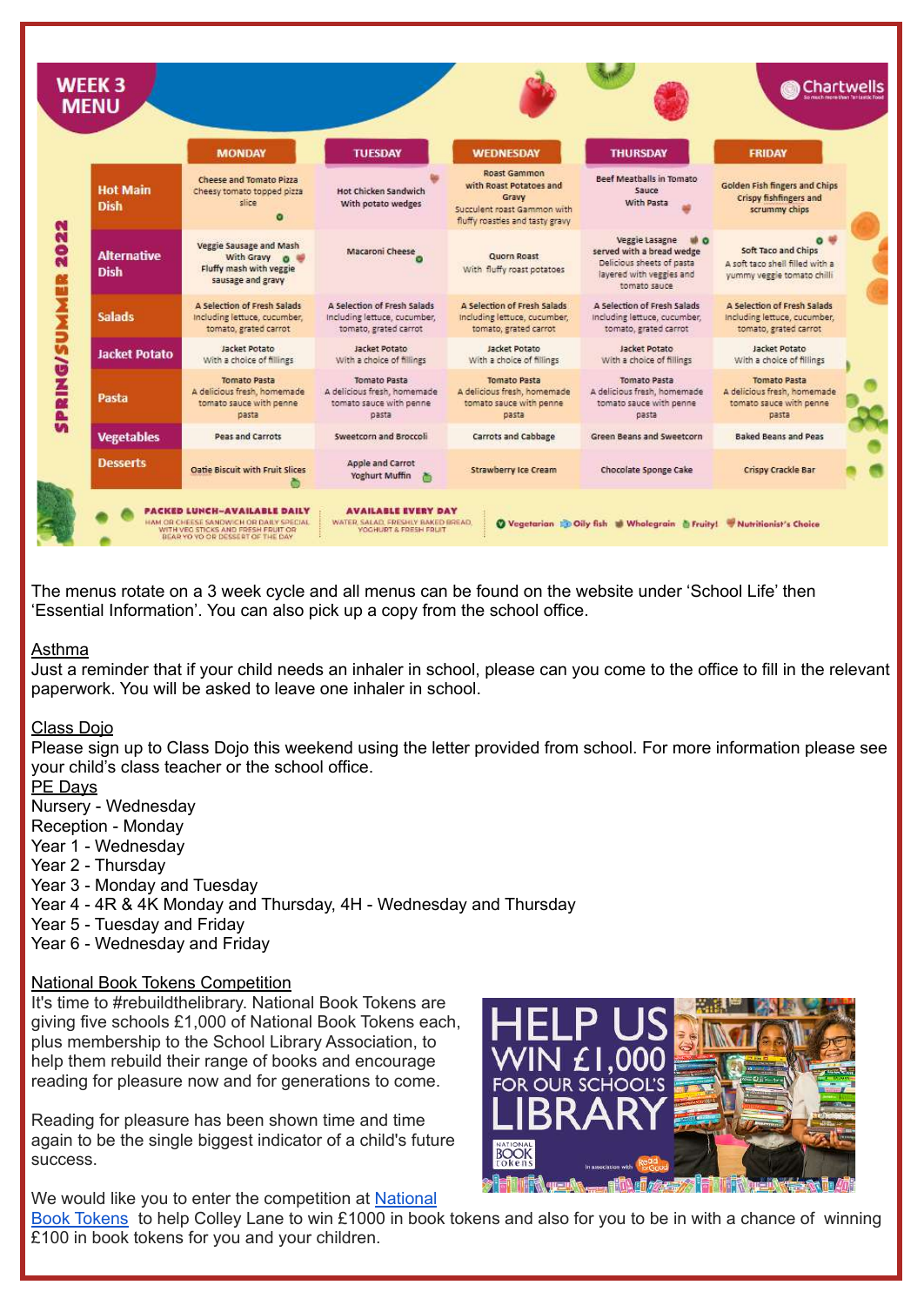## **Attendance**

If your child is going to be absent from school for any reason please let us know as soon as possible by:

- Calling 01384 900450 and speaking to a member of staff or leaving a message.
- Sending an email to [attendance@colley.windsoracademytrust.org.uk](mailto:attendance@colley.windsoracademytrust.org.uk)
- Reporting their absence via the ParentMail App.

Please be aware you **must** report your child's absence **every day** that they are unable to attend school.

## What's been happening in school this week?

### **Nurseru**

This week in Nursery we have continued our learning all about Space as well as looking forward to Father's Day. We have spoken about what happens on Father's Day, why we celebrate it and who the special men in our lives may be.

In WCR this week, we have revealed our new Whole Class Reading book as Look Up by Nathan Bryon. We learned some new vocabulary to help with our understanding of our new book and completed a book review about our favourite part of the story when we had read it.

In Maths this week, we have been recapping 2D shapes. We have particul;arly been looking at the similarities and differences between squares and rectangles. To help us identify the differences we have been working really hard on using length vocabulary to describe the sides of each shape.

We hope all the men have a wonderful Father's Day and you all enjoy the weekend!



### **Reception**

Reception children have been talking about father's day and special people in their life. In literacy they have listened to stories where the main character, dad, was compared to different animals. The children have explored similes and have started to compare using the words as and like. Why don't you listen to  $My$  [Dad](https://www.youtube.com/watch?v=0OqJDqA9RjU) by [Anthony](https://www.youtube.com/watch?v=0OqJDqA9RjU) Browne or My Dog Is As Smelly As Dirty Socks by [Hanoch](https://www.youtube.com/watch?v=e1mn72Rk_j0) Piven and see if your child can spot the similes.

In maths, children learnt how to count in groups when looking at a tens frame. They looked for two groups then counted how many they could see altogether. They focused on using the star words, tens frame, groups, how many, altogether, plus and is equal to.



The children have also continued to explore space through listening to and exploring their new whole class read book, How to Catch a Star. The children have spoken about how they could catch a star and have created their own labelled diagrams showing what they will make to catch a star.

RDW visited the library this week and had the opportunity to borrow a book to share at home. Next week RY will visit and be able to take home a book.

Please remember in the warm weather to ensure your child has a water bottle in school everyday and a sun hat. Please apply suncream before school as we will be exploring outside over the next few weeks. Thank you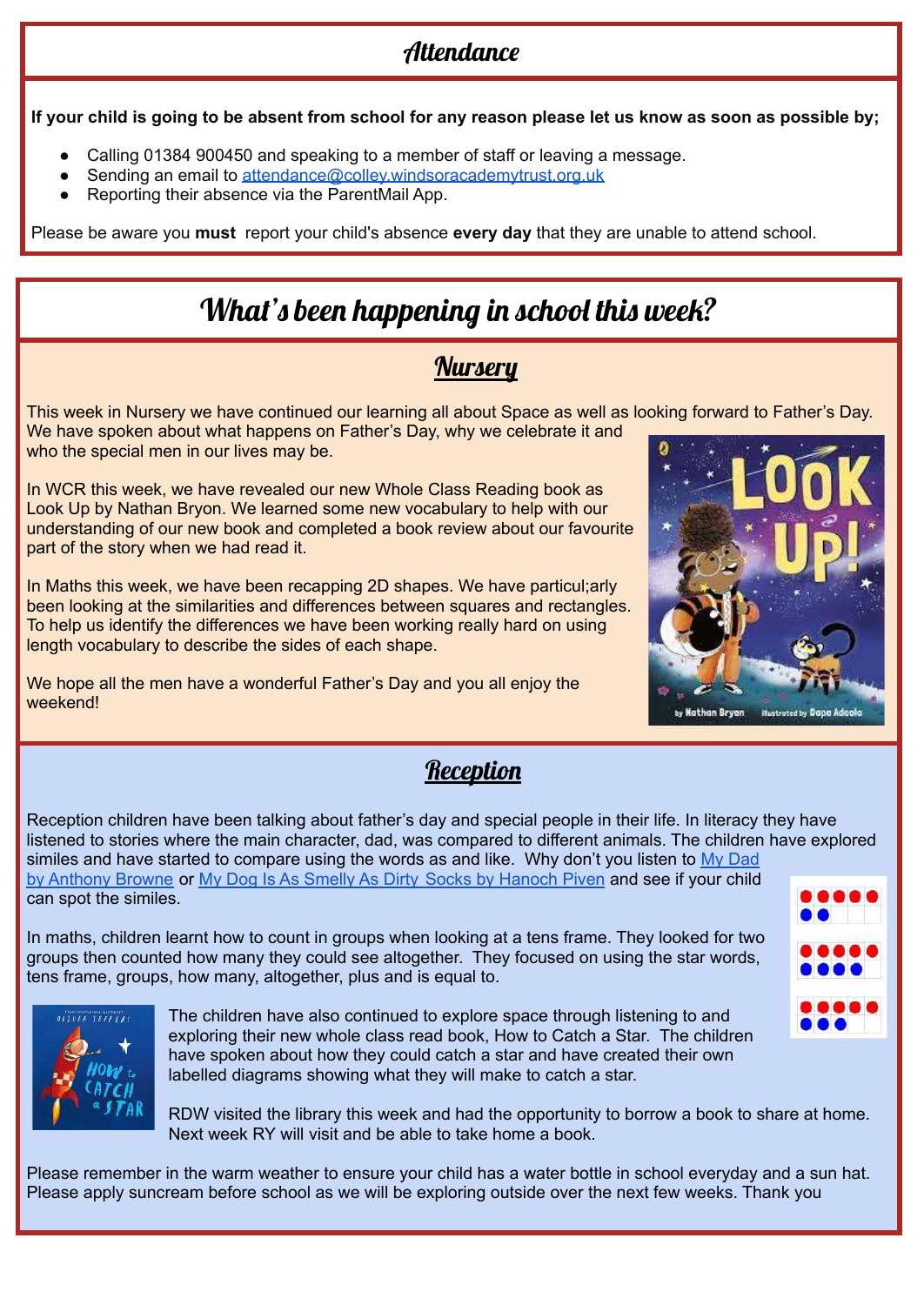## Year 1

We had a special visitor this week to launch our new theme this term on global affairs. We are looking at food poverty, in Britain and across the world. A representative from the Black Country Food Bank came in to explain who they are, what they do and why. During the theme we wanted the children to understand that there are people who have enough food to eat but many don't and how charities support people who need to use food banks. We want to promote that we can be compassionate towards each other and that food is precious and shouldn't be wasted.

We wanted to be able to make a donation to the food bank at the end of term and would be most grateful if you could help by sending in a tin or packet of food with your child over the next few weeks.

We began our whole class reading book Claude in the City this week. We found out that Claude is a dog who enjoys going on adventures with his best friend Sir Bobblysock.

We are using the book to inspire our own adventure story. We started by creating alternative characters and the children had some great ideas. We then talked about the setting of our story and described a city, thinking about what we might see. Claude happened upon a robbery in the art gallery so we began to think about what problem we might face in our adventure. We will put all our ideas onto a story plan next week and create our own "in the city books."



We have continued working with money in maths. The children were very good at recognising how much money they had when given a selection of coins. We set up a

shop and we practised buying two items and making a total. The children used their number bonds of 10 to help them to find the answers. We then moved on to solve problems involving finding change.

With the wonderful weather we have had towards the end of this week we were able to go out onto the field in our PE lesson. The children started practising their athletics and took part in some races. Mr. Blount was really impressed with how the children stayed in their own lane as they raced down the track, (even better than year 6!) So well done Year One. Maybe we have some future olympic stars!

We hope you have a lovely weekend

Year 2

We have had a wonderful week in Year 2.

This week we started phase 2 of our Global and Current Affairs Theme. Our big question was 'How can we look after our planet?' We started our first lesson of the week by comparing images where there was litter and no litter



and discussed where we would rather be and why. We then went for a walk around our school to search for litter and see what types of litter we could find. We then discussed what it was made of. Whilst doing the walk, we created a tally chart to record our data. This meant that we were able to compare our results with our friends and see which type of litter was the most common.After discovering how much litter was around Colley Lane, we decided to make some posters to encourage people not to litter.

During our second lesson, we looked at a variety of objects and discussed whether they could be used multiple times or only once. Some objects like plastic cutlery, straws and facemasks, which are designed to only be used once, are called 'single use plastic'. The children were wowed by the different facts we found out. Did you know that a plastic bag can exist for up to 20 years or that a plastic bottle can exist for 450 years? .

In maths this week, we have been developing our understanding of 3 - digit numbers. We have been using both place value charts and part whole models to identify the value of the different digits. Later in the week, we also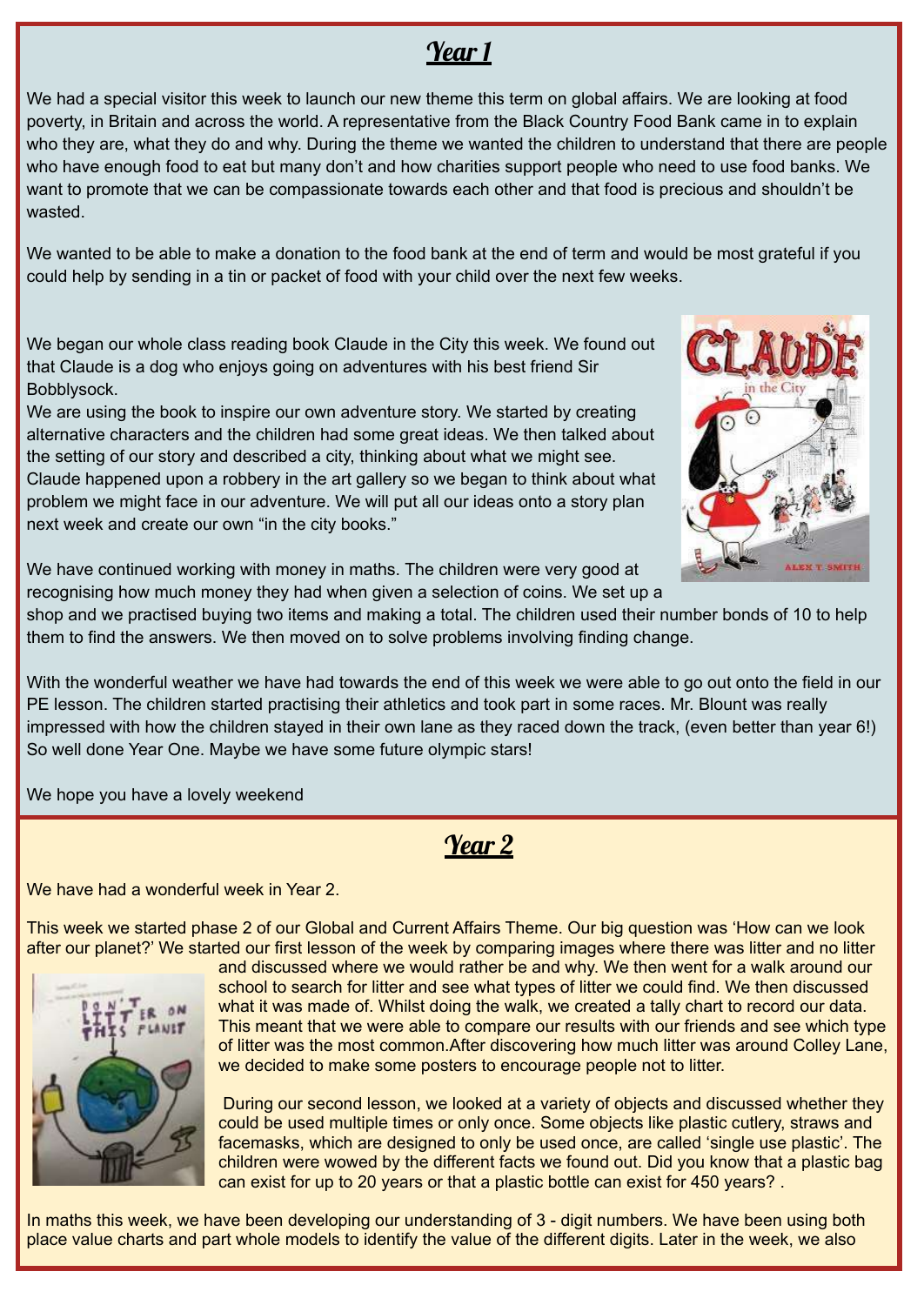looked at different ways to partition the same number.

The children have written some fantastic character and setting descriptions this week, based on a picture from the story 'The Journey' by Aaron Becker.All of the children have been very creative with their ideas and have practised using verbs, adverbs and prepositions to start their sentences.

In RSE, the children have continued to look at different feelings and identify when they have felt them. We discussed the feelings of embarrassment, sadness and anger. The children then courageously shared these feelings with each other and showed each other compassion when listening. The children really enjoyed going outside and sharing their thoughts with their friends.

The children enjoyed their PE lesson this week in the sunshine, where they continued with our theme of Athletics, competing in the 'Beanbag Race' testing our coordination and speed.



Have a lovely weekend everyone!





A lovely week in Year Three; even though it was a little warm! In PSHE the children have been reflecting on ways to look after ourselves to maintain a healthy body and mind. That tied into sun safety through wearing suncream, sunglasses, wearing a hat and staying hydrated. We were able to put this to good use today!

We also found out how much sleep the children should be having to rest well, be ready for the next day and grow too! Can they tell you how many hours it was?



In English this week we have been learning how to write using a persuasive style using opinions, facts, exaggerated vocabulary choices and flattery! The children have been writing to you in their books, to try and persuade you to let them watch The Commonwealth Games on the television over the Summer. It starts on July 27th. What a lot they know about the Games and they are very excited that Birmingham is the host city this time.

In Reading we have now read the first three chapters about Akimbo and we will be basing some of our writing on his experiences next week. The children are fascinated by the African reserve he lives on and the animals his Father and Gamekeepers try to protect. We met a baby orphan elephant in the story this week. Can your child recall what a baby elephant is called?

In Maths we have been revisiting the four operations to help find effective strategies to solve word problems. The children used their place value knowledge and times tables today(2,3,4,6,8) with much more confidence. Some resilient work Year Three. Keep working on recall.

As you may have seen on Dojo, we have been experimenting with magnets in Science this week. The children classified objects into magnetic and non magnetic materials. Can they tell you which metals are magnetic? The children enjoyed experiencing force using bar magnets too and drawing when they 'attract' each other and 'repel'.

We finished the week making cards for Father's day for this weekend. The children have hopefully hidden the cards away until then!

Have a lovely weekend everyone.

Year 4

Year 4 have had a fantastic week and our favourite day was Monday, which was our trip to the Thinktank museum. All children displayed exemplary behaviour throughout the day and were an asset to the school by showing all ASPIRE behaviours in a positive way.

We set off at 9:10 am and travelled into Birmingham via Hagley Road where the children enjoyed looking out the window at the bustling streets and seeing the sights of Birmingham. Once we arrived, the children waited patiently whilst we entered the museum and the children placed their belongings in the cloakroom. After that, we all went to the theatre for an electricity show! In the show, the children learnt about static electricity by looking at a Van Deer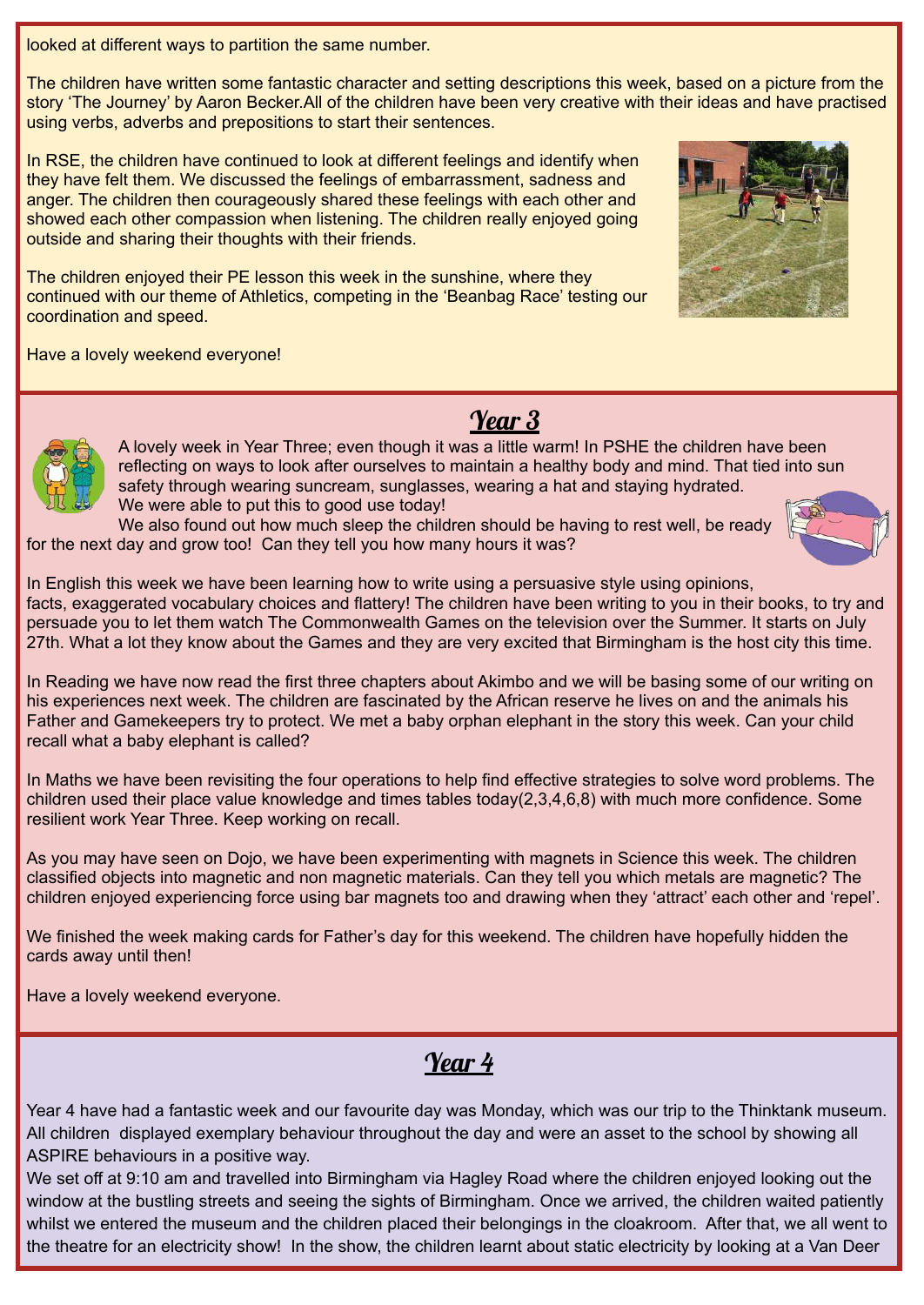Graaf machine, which made Barbie's hair stick up on end. In addition, some children were especially chosen to take part in an electrical human circuit! Some children acted as the battery, some children acted as the buzzer and some children acted as the wires! If they let go of each other's hands then the circuit did not work. As well as this, some children dressed as superheroes and their capes were made of different materials. A balloon was rubbed on each cape to see which material created the best static electricity. After the electricity show, we ventured out to different parts of the museum. One of the children's favourite parts was visiting the Science garden. What fun it was there! Children hauled themselves up on a pulley system, ran on a hamster wheel and some children played with water to create jets and streams of water!

Within the museum, the children were enthralled by a water engine that filled up and tipped over when it was full! Also in the museum, the children enjoyed learning about the history of plastic and how it is now damaging the environment. On another floor, the children looked at how electrical circuits work in a car, how cars are made and viewed cars from different eras. Of course, one of the children's favourite parts of the trip was visiting the shop where they bought souvenirs! All the children were exhausted once we arrived back at school after such a lovely day out!

We hope you all have a lovely weekend, and we would like to wish anybody who is celebrating this weekend, a Happy Father's Day!



Year 5

We've had an amazing week in Year 5. We have been really creative and have enjoyed ourselves in the process.

Children have continued to impress teachers with their musical abilities and singing during our Tuesday music lessons. Our Spanish lessons have also continued to be impressive and engaging.



On Wednesday we welcomed Andy Cope, Dr of Happiness to Colley Lane. He worked with Year 5 children during the morning and delivered many exciting workshops for us to

take part in and to make us think that little bit more about our wellbeing and what makes us feel good. During the workshops, Andy shared lots of techniques to help children look for the positives in situations and how to own their own happiness. If your child has spoken about 2%ers then you know it has come from this activity. Our fun didn't stop on Wednesday as we went on a trip to the Midlands Art Centre (MAC) to join fellow members of the WAT



family in watching a host of animation movies all made by WAT children. It was an amazing experience and we were proud to win an award for the best background scenes. We would like to say a massive well done to all children as they worked collaboratively on the animations and used our ASPIRE values to ensure they were successful. They were great!

In maths, we have worked on properties of 3D shapes and have practised during a range of shapes using shading techniques to enhance the appearance of the shapes being 3D. It was a very creative learning block and the children enjoyed it throughout.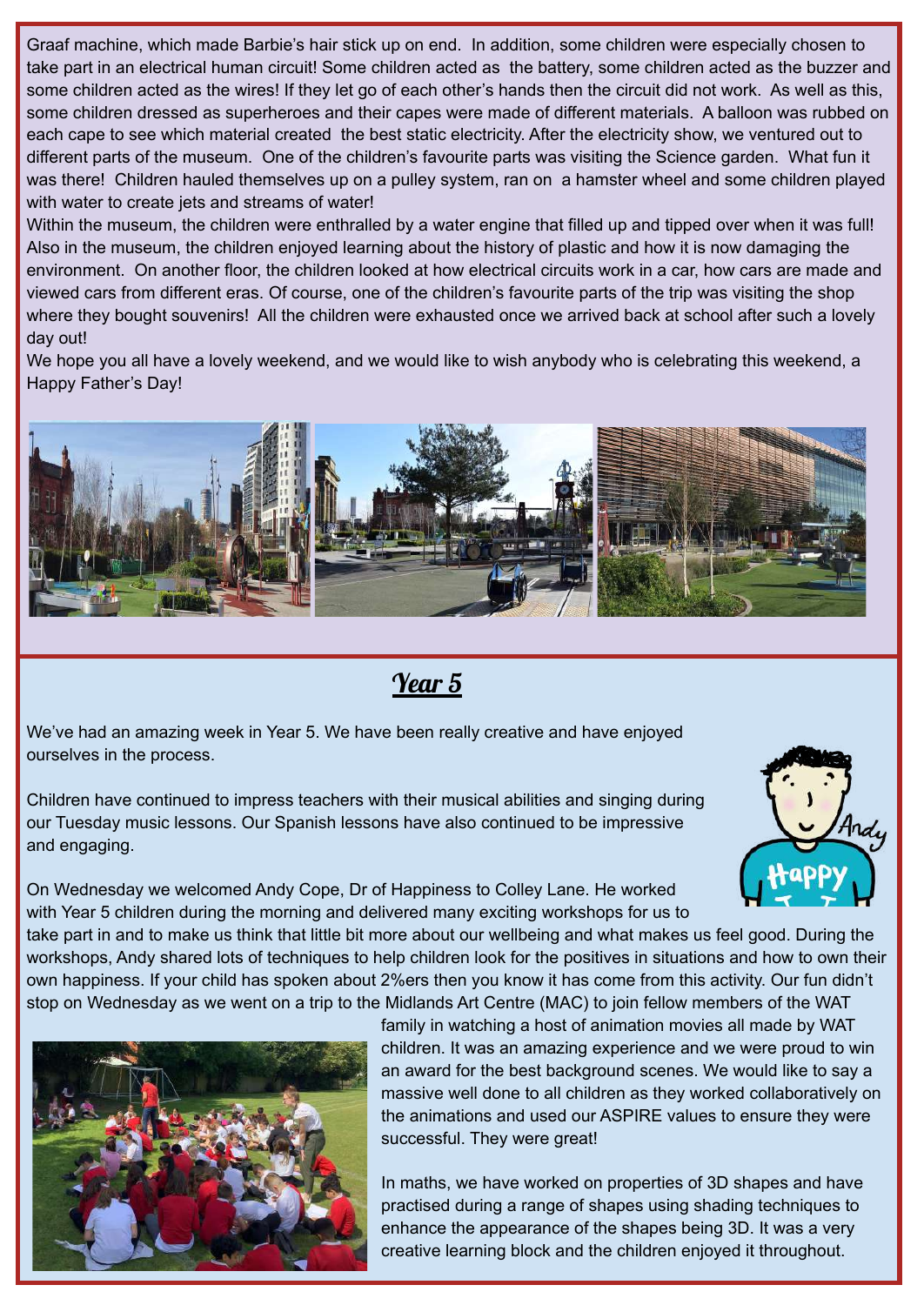During English lessons, children have written their non-chronological report about the use of animals in World War 1. They collated their own research and applied report writing skills practised during this term. They finished the week by using their purple pens to edit their work and actioned feedback given by adults.

We wish all families a safe and enjoyable weekend.

## Year 6

We have had a fabulous week this week in Year 6. We have been busy preparing ourselves for the many upcoming events and activities for the end of the year.

To begin with, we have jumped into play rehearsals, practising our lines and acting skills. The children are already beginning to shine like stars! They have been rehearsing the lines and the songs; we are really looking forward to the upcoming performance. Stay tuned for more information coming soon!

In writing, we have been looking at The Hobbit; the children wrote formal letters from Bilbo Baggins to Gandalf the Grey, explaining why they should not be included in the journey across the lands. The children did a fabulous job! We were incredibly impressed by the quality and dedication of the children to their pieces - another great lesson!

In Art this week, the children created fathers' day cards. They did a fantastic job of folding, cutting and decorating.

Over the next few weeks, the timetable is going to be changing to suit the final preparations for the end of the year. This means that PE will change weekly due to lesson changes. Next week PE will be as follows:

- Monday and Friday 6S / 60
- Tuesday and Friday 6H

Please keep an eye out for these changes each week.

Additionally, we would like to inform you of upcoming dates regarding activities for the end of Year 6 -

- Monday 20th June First Aid Training in school for all Year 6 pupils
- Monday 27th June INSET Day
- Friday 1st July Drayton Manor Trip
- Monday 18th July Play Performance (1:30pm)
- Tuesday 19th July Play Performance (6:00pm)
- Wednesday 20th July Year 6 BBQ (5:00pm 7:00pm)
- Thursday 21st July Year 6 Leavers' Assembly (9:00am)

Tickets for the play will be made available shortly.

Please ensure that all Drayton Manor payments have been made by next Wednesday 22nd June.

We are really looking forward to the coming weeks. Please do not hesitate to ask us if you have any questions. Have a wonderful weekend!

### $N$ *eum*

#### **Cradley Library**

Cradley Library opposite the school are doing board game sessions on a Thursday straight after school until 4.30pm. It is a free session and all children are welcome.



#### Colley Lane Website

If you haven't already, please take the time to look at our new website at <https://www.colley.dudley.sch.uk/> You will be able to find all the information that you need about our school including key information, news and dates and parent information.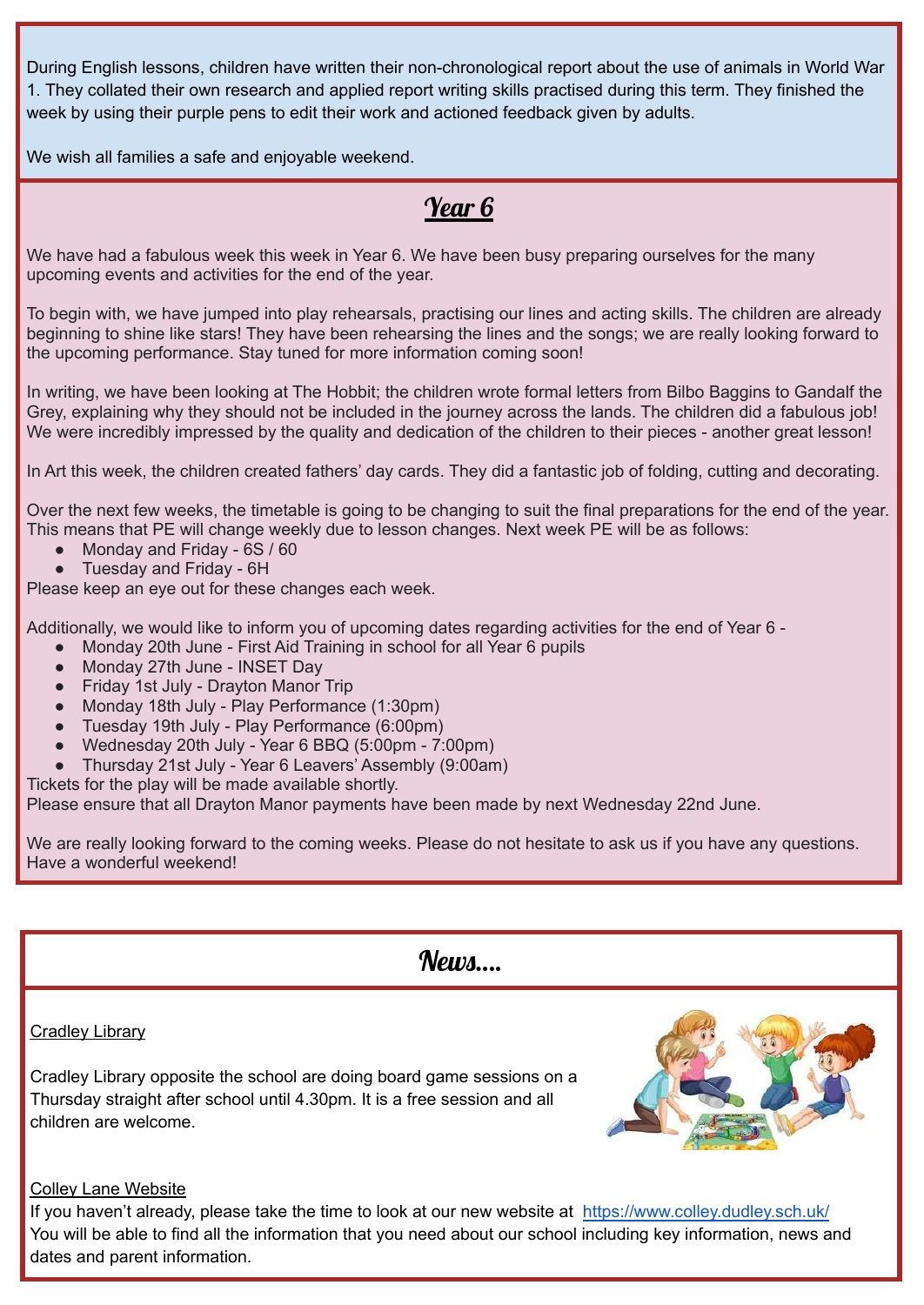#### Local Events

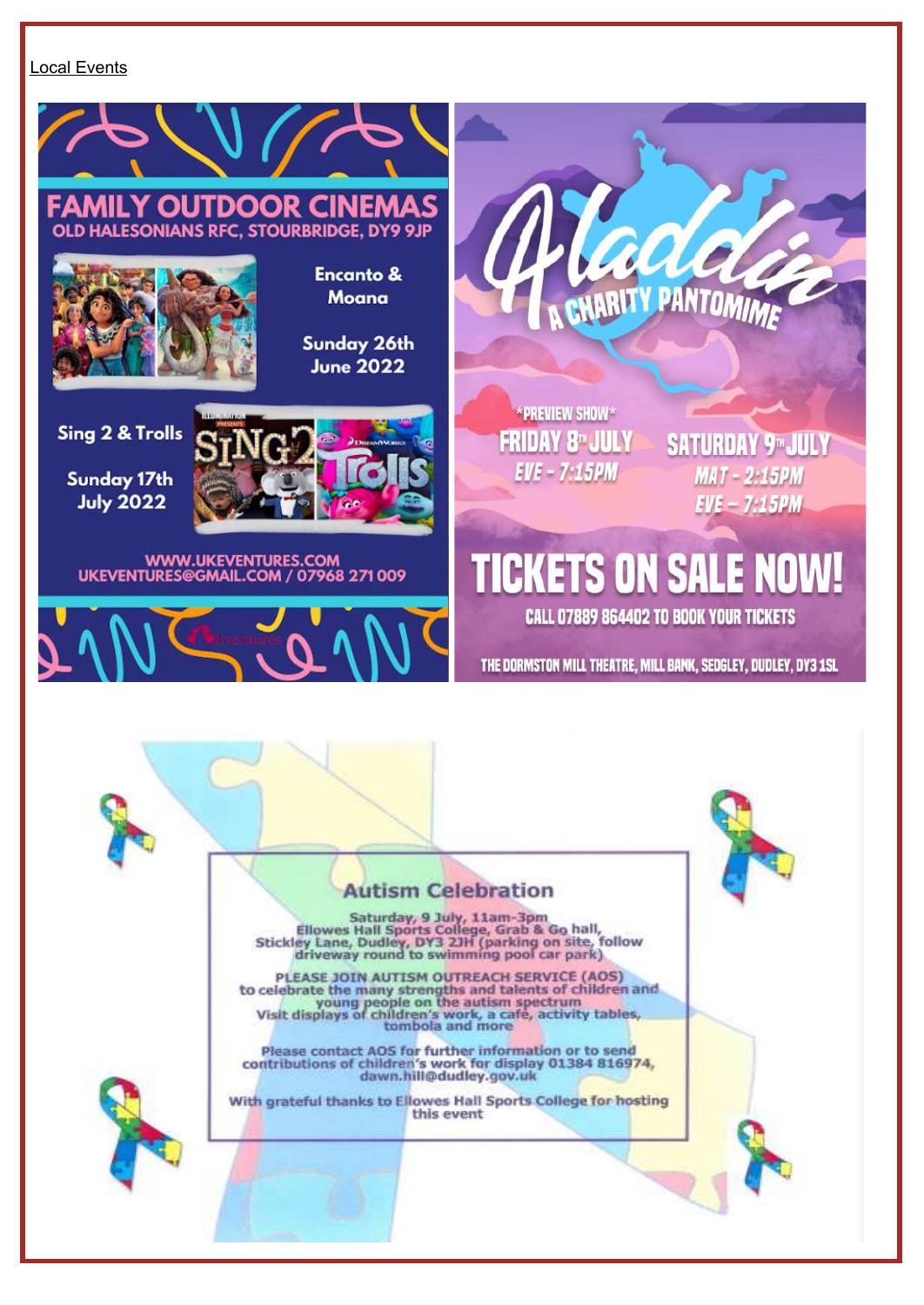#### Audio Books

Audio books are a fantastic way to engage readers and offer a perfect opportunity to enjoy sharing a book with your son or daughter at home. Sooper Books very kindly donated their entire library of audio books for children to enjoy at school so we will be enjoying these in our lessons. If you wish to dip into a sample of these books at home, please access them via our school website on the following link:

<https://www.colleylaneprimary.org.uk/teaching-and-learning/reading-at-home/>

Here you will find a range of award-winning fairy tales, bedtime stories, fables and poems. Some of the titles are samples and there are a few stories which are free to access all of the time.

We would like to thank Sooper Books for their generous donation. If you would like to sign up for a membership to Sooper Books from home, they are currently offering a 1 week free trial or a £3.00 monthly subscription.

#### Netflix Age Ratings

You will be aware that Netflix is hugely popular across all ages but there have been concerns in relation to age ratings and the type of content that is recommended to viewers. Like many other services, Netflix uses algorithms to determine what you might like to watch based on viewing history, what you have liked etc.

Since last year, Netflix has been working with the BBFC and 100% of the content on Netflix is now age-rated to BBFC classification standards. It is the first UK streaming service to accomplish this.

Here is a guide on how to set up a child account and choose maturity ratings. [Parental](https://help.netflix.com/en/node/264) controls on Netflix

# Pupil Achievements

This week's Hot Chocolate Friday children: 27th May

| <b>RDW</b> | <b>RY</b> | <b>1N</b> | 1MS       | <b>2D</b> | 2E        | 3H      | 3W     | ሥ     |
|------------|-----------|-----------|-----------|-----------|-----------|---------|--------|-------|
| Ashley     | Ahmed     | Lee       | Icia      | Roxanne   | Fatimah   | Claudia | Ethan  |       |
|            |           |           |           |           |           |         |        |       |
| 4R         | 4K        | 4H        | <b>5W</b> | 5C        | <b>5A</b> | 6H      | 60     | 6S    |
| Ayat       | Taylor    | Zahra     | Dolcie    | Enya      | Matthew   | Tom     | Lily S | Azaan |

Well done to Jacob in 2D who won his first football tournament on Saturday. He scored 3 goals over the 5 games. Fantastic work Jacob!



A special mention to Bobby Rose in 5W who was so brave having his operation yesterday showing resilience - your parents are so proud of you! Get well soon Bobby!





Please email achievements to [info@colley.windsoracademytrust.org.uk](mailto:info@colley.windsoracademytrust.org.uk)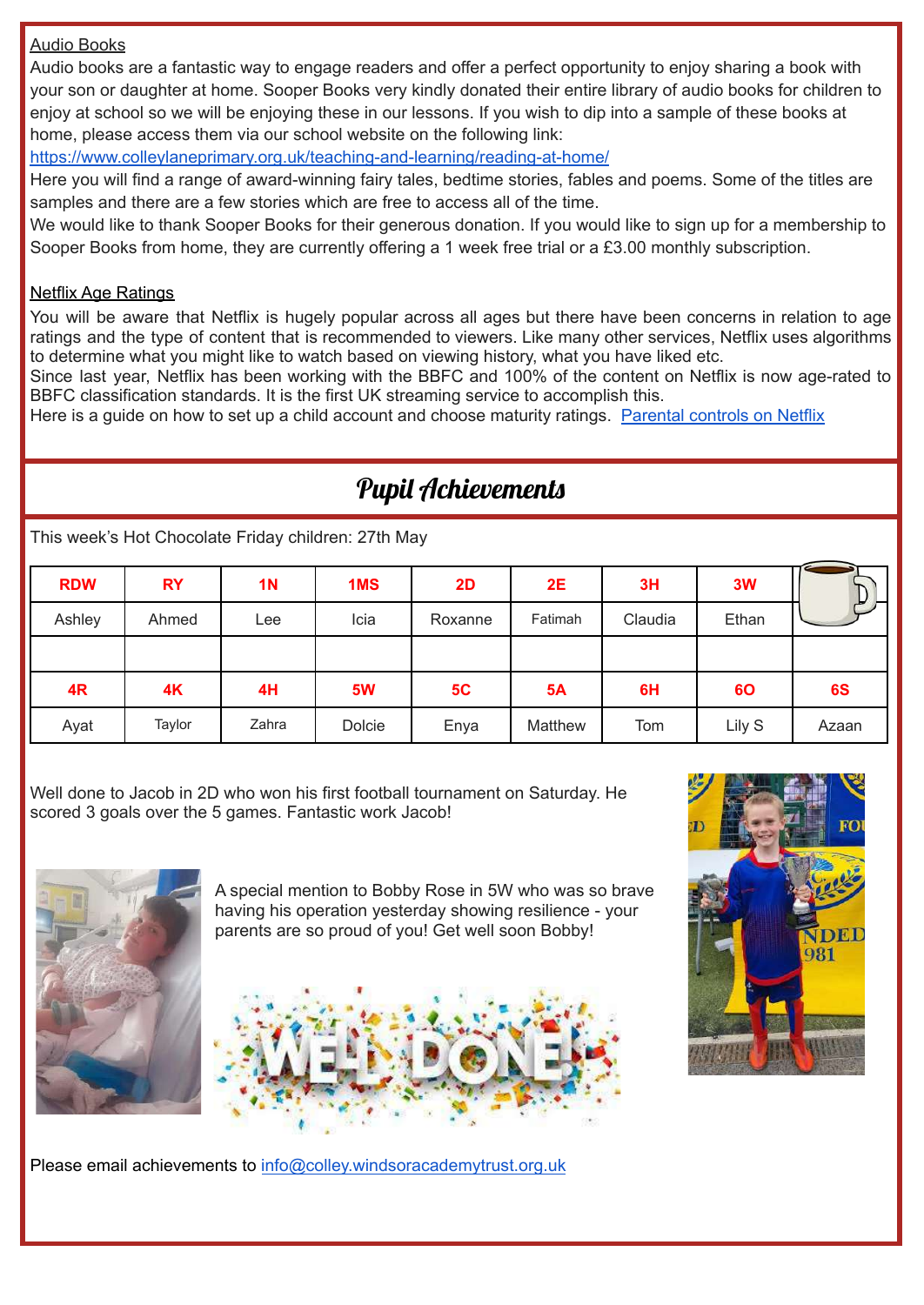## The Kindness Corner

#### **Action for happiness**



#### **Black Country Food Bank**



The collection box for Black Country Food Bank is now in the school foyer where donations can be brought in at any time throughout the school year.

If you are able to donate any non-perishable food items please bring these along to the school office where we will collect them before donating them to help our local food bank and community.

Take a look at the amazing work they do by visiting their website at <https://www.blackcountryfoodbank.org.uk/>

# Diary Dates

#### **Summer Holidays**

Thursday 21st July finish at 1.00pm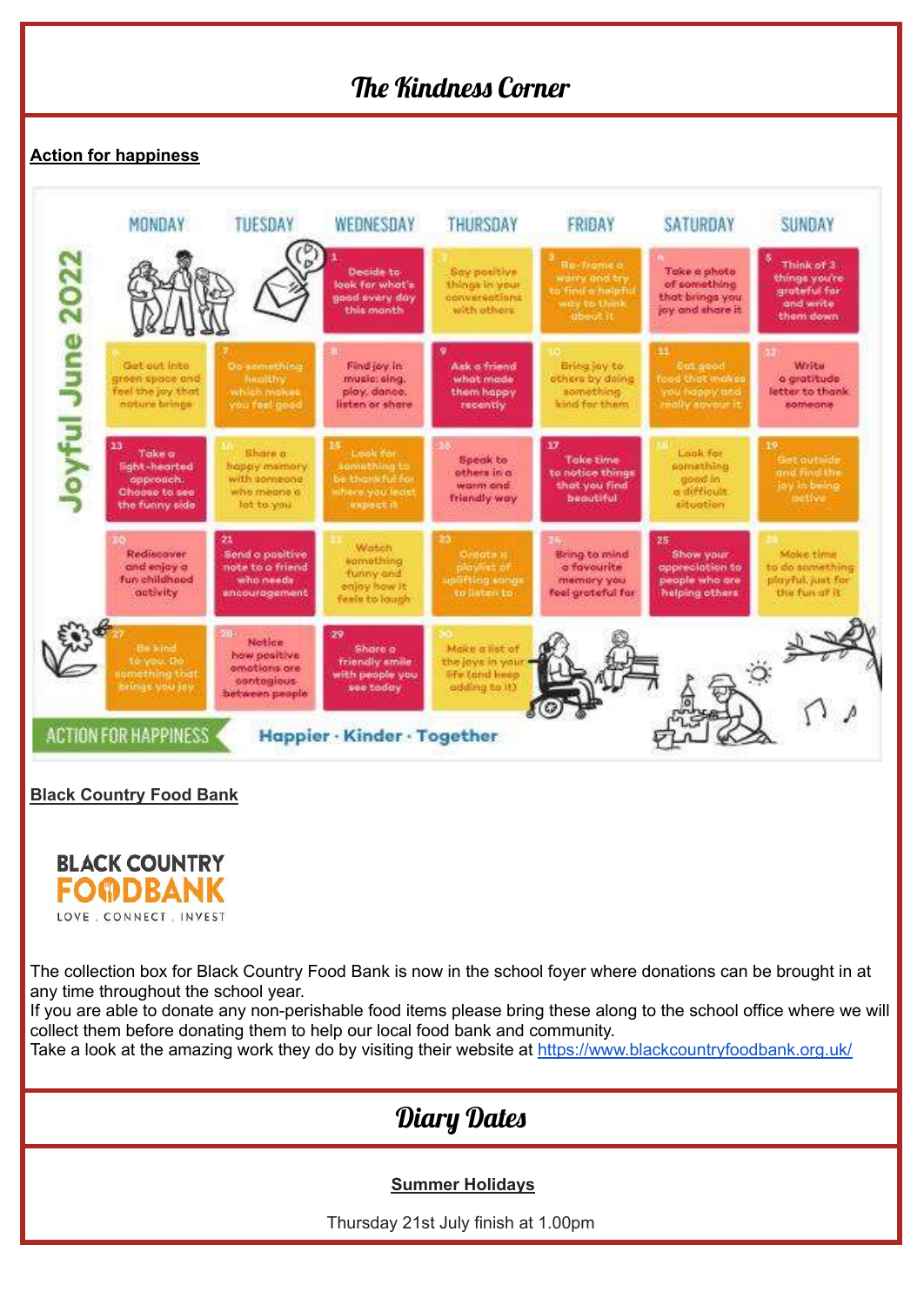Friday 22nd July 2022 to Friday 2nd September 2022

Inset days Monday 5th and Tuesday 6th September 20222

#### **Return to school on Wednesday 7 th September 2022**

#### **Autumn Half Term**

Monday 24th October to Friday 28th October 2022

Return to School on Monday 31st October 2022

#### **Winter Holidays**

Monday 19th December 2022 to Monday 2nd January 2023

Return to School on Tuesday 3rd January 2023

#### **Bank Holidays**

May Day – Monday  $2<sup>nd</sup>$  May 2022

#### **Inset Days**

Monday 27th June 2022

Monday 5th, Tuesday 6th September 2022

### Sports Clubs

#### Colley Lane Sports Club News

This week was a very warm week at clubs but the children still really enjoyed themselves. Our two school rounders teams went to a competition at Windsor were they both performed really well finishing 2nd and 3rd overall. As always we were very proud of the way they behaved over the afternoon.

The price of clubs is £1 per club to a maximum of  $£3$  regardless of how many clubs attended per week (this doesn't include JSB clubs.)

Unless your child has PE on the same day as a club they must come in school uniform and bring their kit to change into. If they are participating in a club before school they can come in their kit and bring their uniform to change into if they don't have PE that day, this also applies to the JSB club.



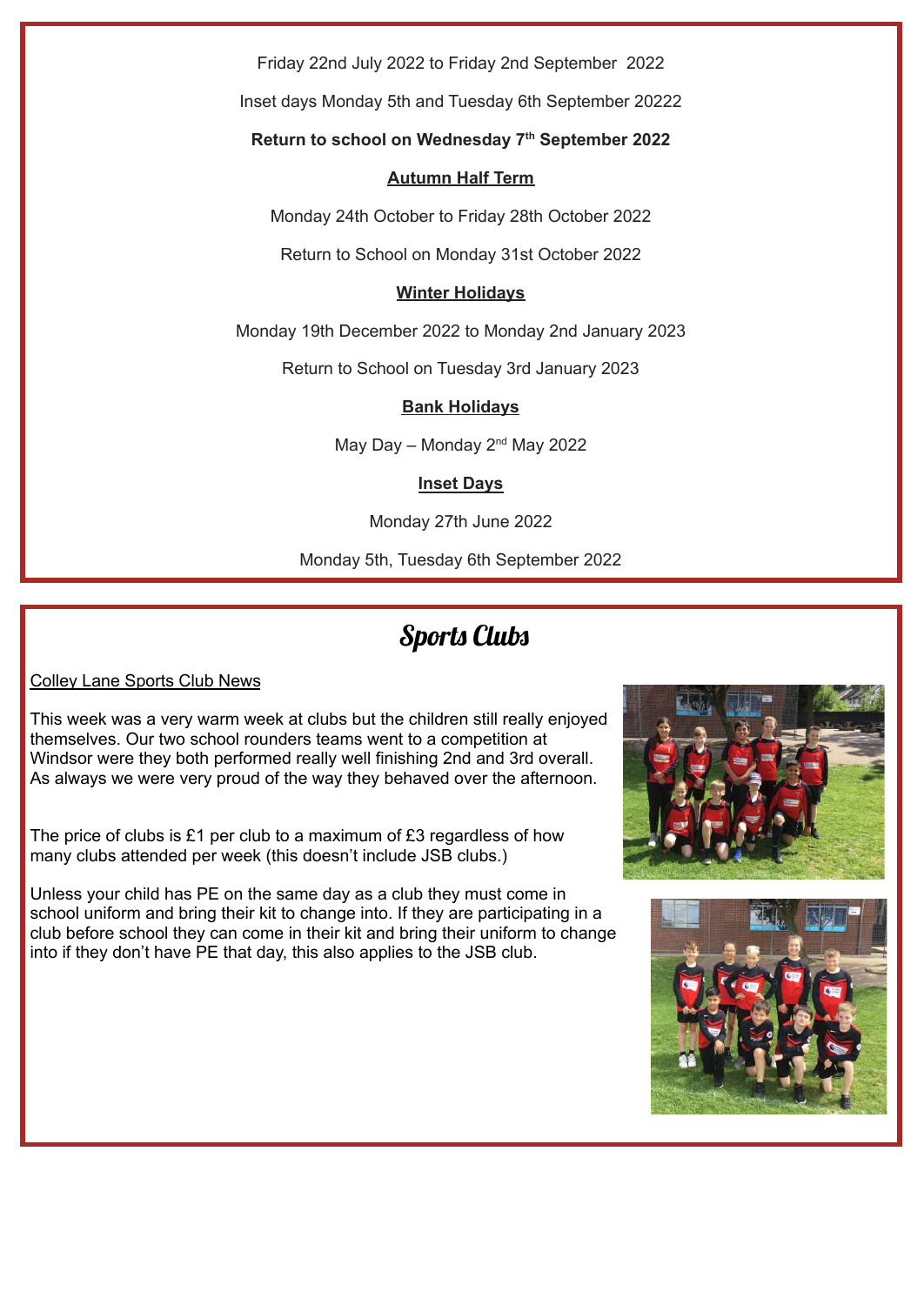| <b>Sports Clubs</b> |                                                                                         |             |                                                                             |                |  |  |  |  |
|---------------------|-----------------------------------------------------------------------------------------|-------------|-----------------------------------------------------------------------------|----------------|--|--|--|--|
|                     | <b>Before school (Start time)</b>                                                       | <b>Cost</b> | After school (Finish time)                                                  | <b>Cost</b>    |  |  |  |  |
| <b>Monday</b>       | Y4, Y5 and Y6 Cross Country<br>(8.00)                                                   | £1.00       | Y3 & Y4 Multi Sports (4.15)<br>YR, YI & Y2 Multi Skills<br>$(4.30)$ * $18B$ | £1.00<br>£3.00 |  |  |  |  |
|                     |                                                                                         | £1.00       | <b>Y4, Y5 &amp; Y6 Netball (4.15)</b>                                       | £1.00          |  |  |  |  |
| Tuesday             | Y3, Y4 and Y5 Tri Golf (8.10)                                                           |             | Y5 & Y6 Dance (4.15)                                                        | £1.00          |  |  |  |  |
|                     |                                                                                         |             | <b>Y5 &amp; Y6 Football (4.30)* JSB</b>                                     | £3.00          |  |  |  |  |
|                     | Y5 & Y6 Football (8.00)* JSB                                                            | £2.00       | $\gamma$ 5 & $\gamma$ 6 Athletics (4.15)                                    | £1.00<br>£3.00 |  |  |  |  |
| <b>Wednesday</b>    | <b>Y3 &amp; Y4 Football (8.00)* JSB</b>                                                 | £2.00       | Y3 & Y4 Dodgeball (4.30) * JSB                                              |                |  |  |  |  |
|                     |                                                                                         | £1.00       | <b>Y5 &amp; Y6 Rounders (4.15)</b>                                          | £1.00          |  |  |  |  |
| <b>Thursday</b>     | Y4, Y5 & Y6 Sportshall Athletics<br>-invite only $(8.00)$<br>Y4, Y5 & Y6 Cricket (8.00) |             | <b>Y3 &amp; Y4 Choir</b> (4.15)                                             | £1.00          |  |  |  |  |
|                     |                                                                                         |             | Y1 & Y2 Football (4.30)* JSB                                                | £3.00          |  |  |  |  |
|                     |                                                                                         |             | <b>Y3 &amp; Y4 Football (4.30) * JSB</b>                                    | £3.00          |  |  |  |  |
|                     |                                                                                         | £2.00       | <b>Y4, Y5 &amp; Y6 Girls Football (4.30)</b>                                | £1.00          |  |  |  |  |
| <b>Friday</b>       | <b>YR, YI &amp; Y2 Football (8.00)</b><br>$*$ <i>JSB</i>                                |             | <b>Y5 &amp; 6 Squad Football - Invite</b><br>Only (4.30) Y4 Football trials | £1.00          |  |  |  |  |
|                     |                                                                                         |             | Y5 & Y6 Dodgeball (4.30) * JSB                                              | £3.00          |  |  |  |  |

# Free School Meals

If your child is in Reception, years one or two, you will automatically be entitled for free meals under the new 'Universal Infant Free School Meals' criteria.

However if you do meet the criteria listed below then you will need to submit an online claim in order for your child's school to receive Pupil Premium funding.

Your child may be able to get free school meals if you get any of the following:

- Income Support
- Income-based Jobseekers Allowance
- Income-related Employment and Support Allowance
- Support under Part VI of the Immigration and Asylum Act 1999
- The guaranteed element of State Pension Credit
- Child Tax Credit (provided you're not also entitled to Working Tax Credit and have an annual gross income of no more than £16,190)
- Working Tax Credit Run-on paid for 4 weeks after you stop qualifying for Working Tax Credit